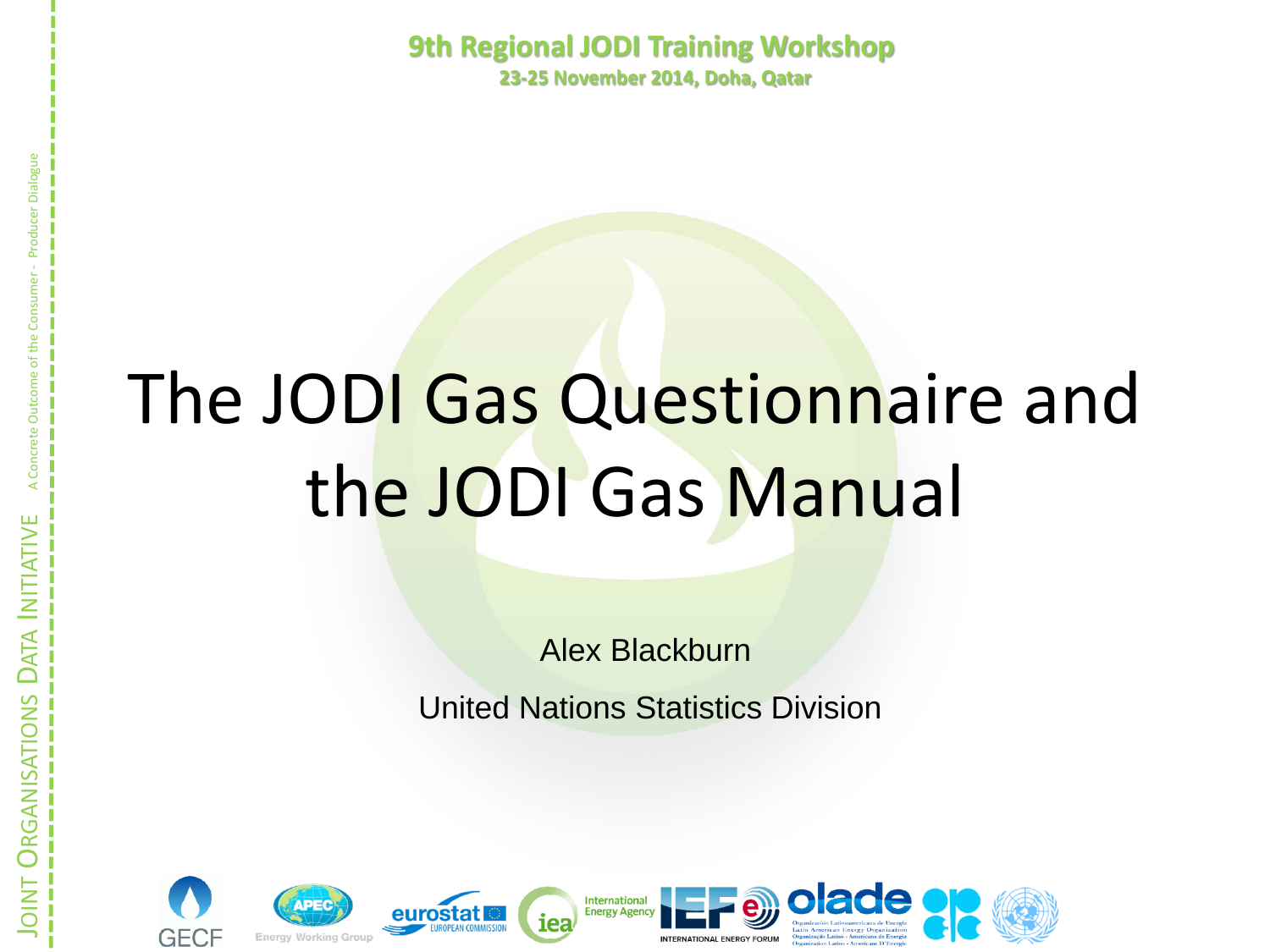# **Outline**

- Why a JODI Gas Manual?
- Preparation process
- Structure and content of the manual (including the questionnaire)
- Data measurement units
- What next?

### **JODI Gas Manual**



**Draft Prepared for discussion at the Third Gas Data Transparency Confe** .<br>Bali, Indonesia, 4-5 June 2013

DRAFT Submitted to the Third Gas Data Transparency Conference, June 2013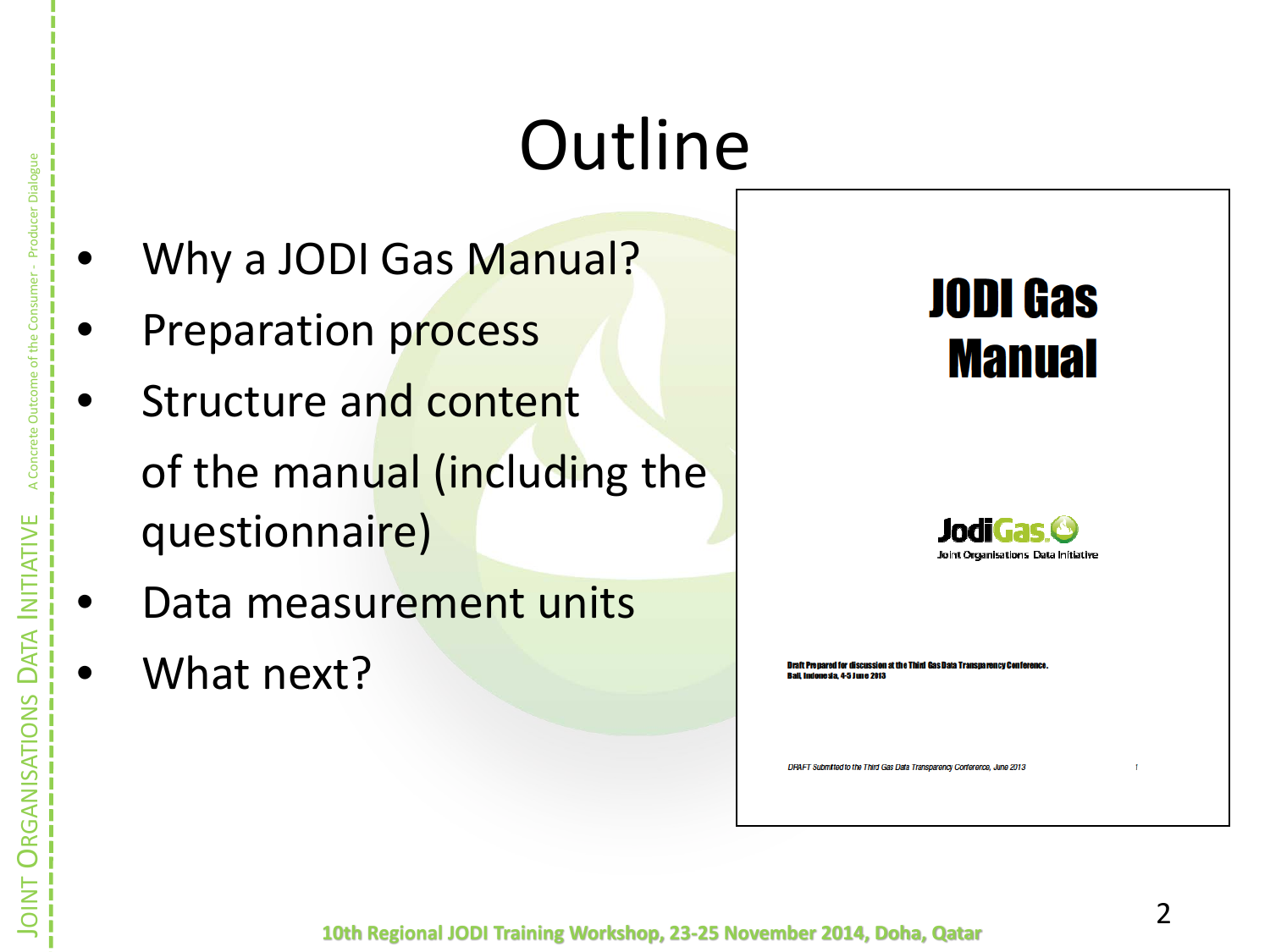# Why a JODI Gas Manual?

### The JODI Gas Manual was prepared to provide

- Guidance on the reporting of the JODI Gas Questionnaire
- Reference for concepts and definitions

JOINT

**ORGANISATIONS** 

GANISATIONS

DATA INITIATIVE A Concrete Outcome of the Consumer - Producer Dialogue

- Examples of data collection and validation methods
- Examples of country practices in the collection of JODI gas data

It is meant to be of use to both compilers AND users of monthly gas data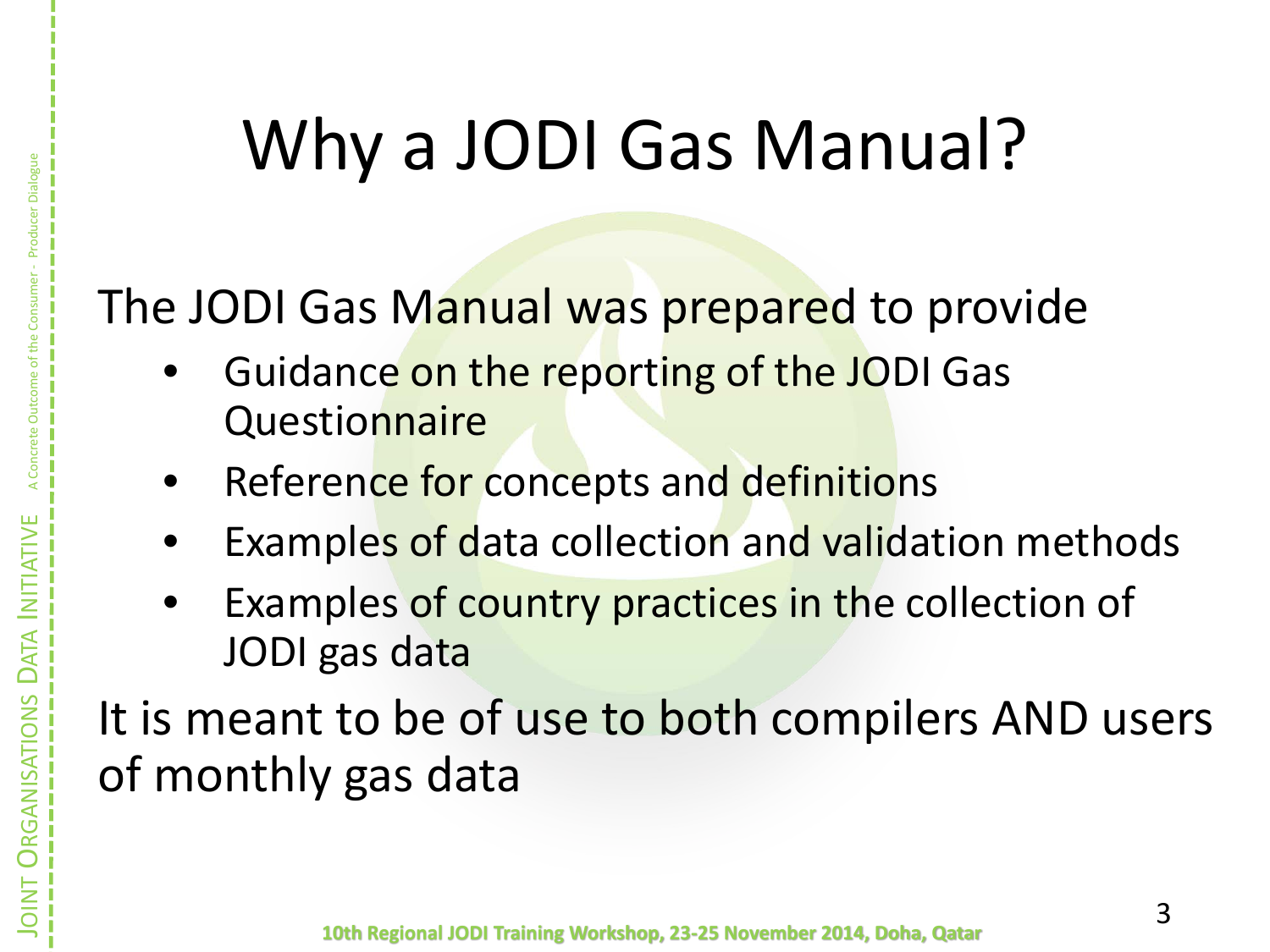## Preparation process

.The JODI Gas Manual has been drafted by UNSD in close cooperation with JODI partner Organisations

- •It is the result of a number of technical discussions and rounds of consultation with JODI Organisations
- •The manual was published in 2013

JOINT

**ORGANISATIONS**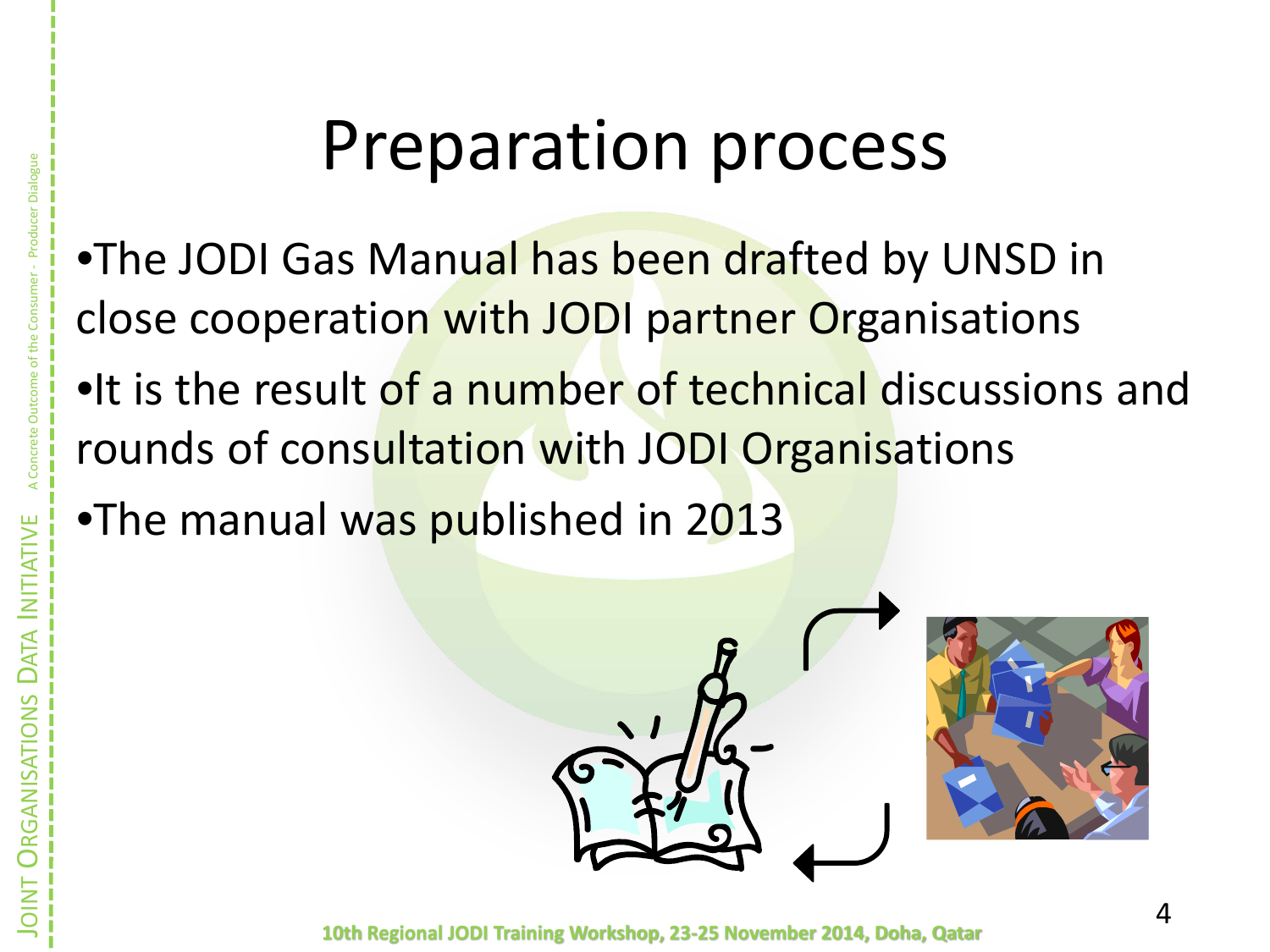# Structure of the Manual

- 1. Introduction
- 2. The questionnaire
- 3. What is Natural Gas?
- 4. Flow definitions
- 5. Measurement units
- 6. Data Quality
- 7. Data Collection/Compilation
- 8. Examples of country practices
- 9. JODI Gas Database Annexes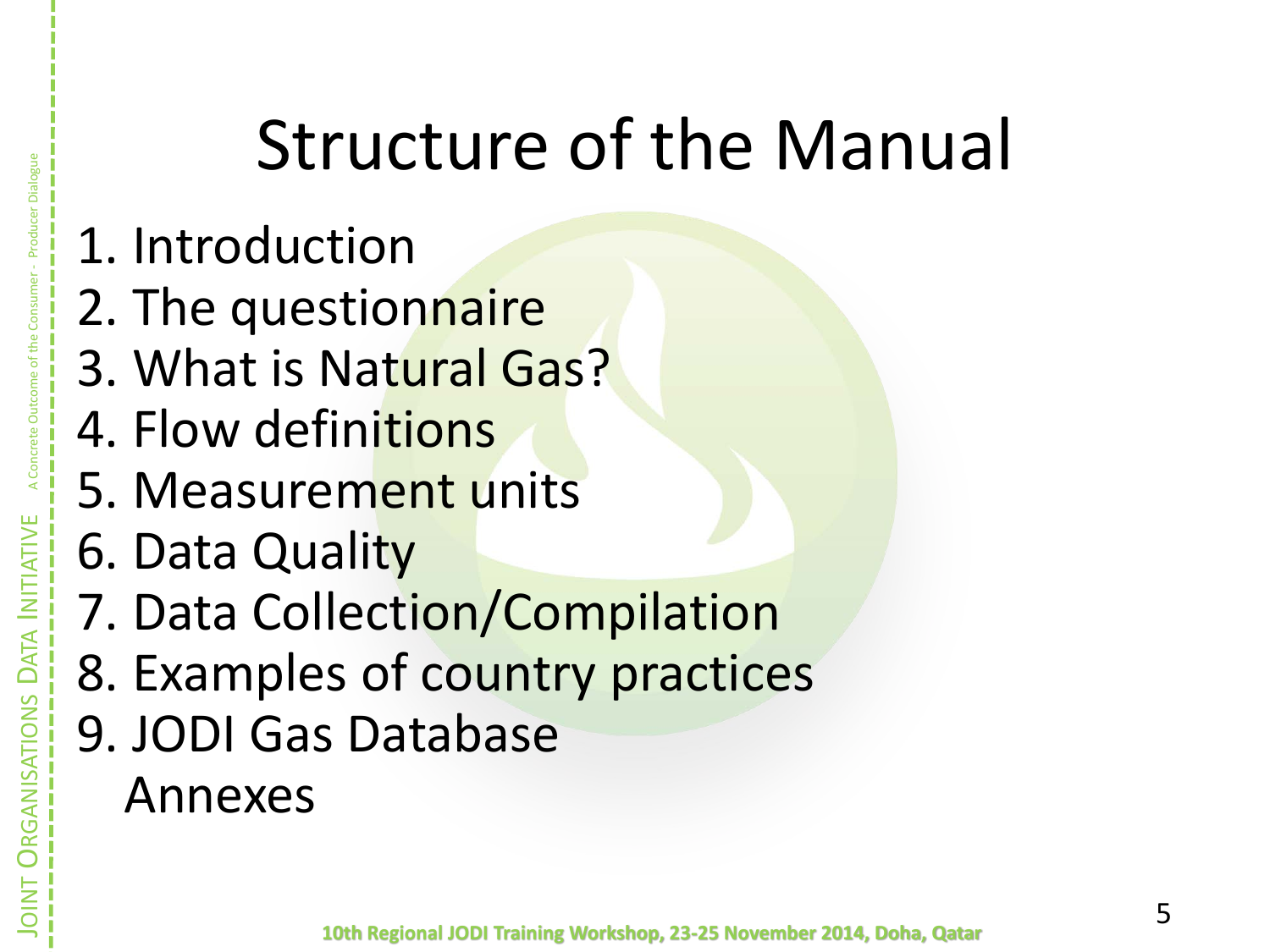# Chapter 1

Background on the need for a manual:

- Natural gas to become more important in the future, as a "clean", plentiful and dynamic fuel
- Recent increase in trade (LNG), and price volatility

JOINT

**ORGANISATIONS** 

DATA INITIATIVE A Concrete Outcome of the Consumer - Producer Dialogue

- To ensure consistent reporting by data providers
- To ensure clear understanding of data by users

**A JODI gas manual is needed because better JODI gas data are needed**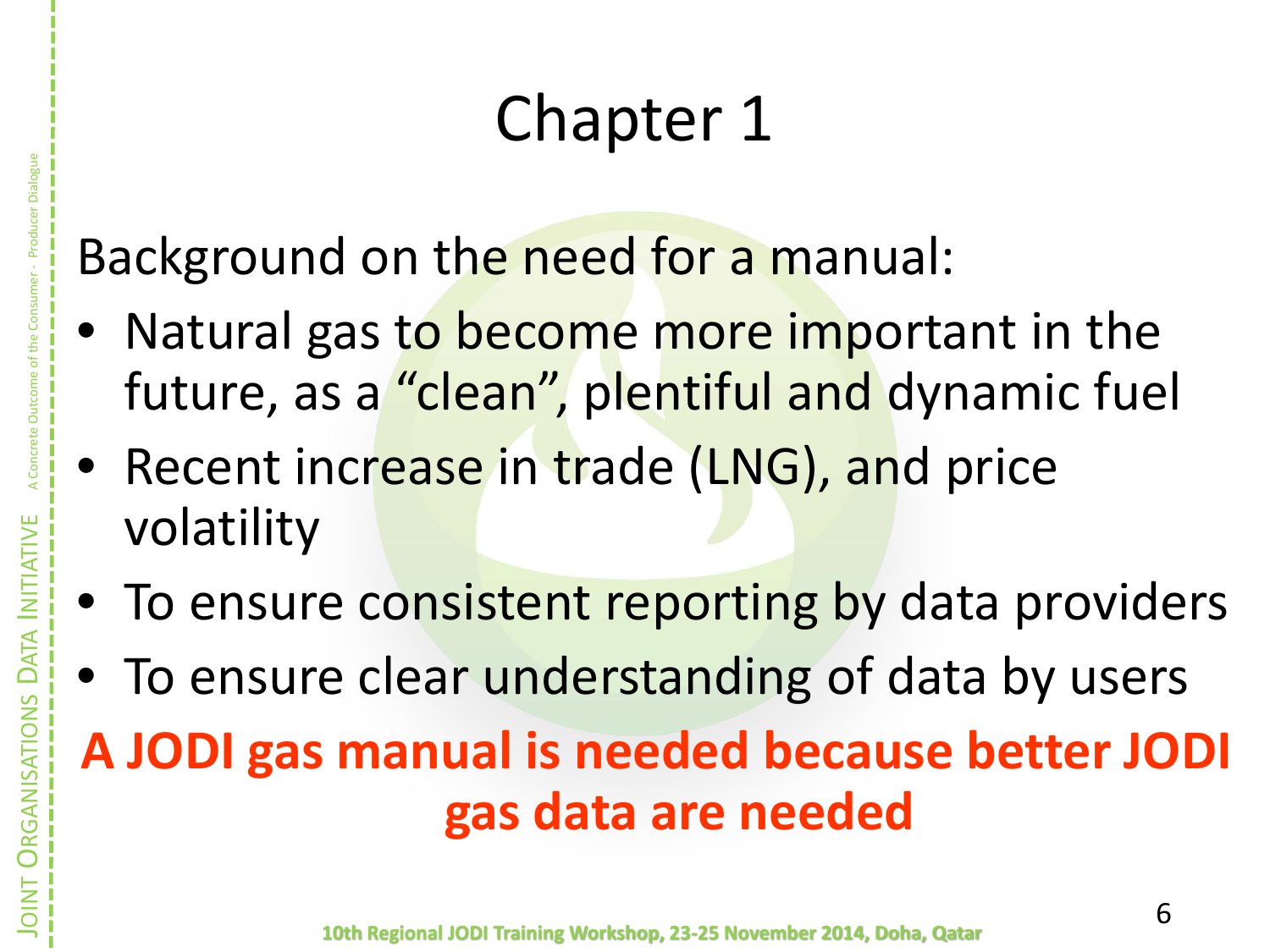### Chapter 2: The Questionnaire

#### JOINT ORGANISATIONS DATA INITIATIVE GAS QUESTIONNAIRE

| Country |
|---------|
| Month   |
| Year    |

**Natural Gas** million  $m^3$ **Natural Gas** Natural Gas (at  $15^{\circ}$ C, 760 mm hg) **Terajoules** 1000 tonnes  $\boldsymbol{A}$ B C. Production Receipts from Other Sources Imports LNG Pipeline Exports **LNG** Pipeline Stock Change Gross Inland Deliveries (Calculated)  $\vert$  $|0|$ οI Statistical Difference (Calculated) 0 Gross Inland Deliveries (Observed) of which: Electricity and Heat Generation **Closing stocks** 

Mass to volume conversion factor of LNG (if you have a specific figure)

| m <sup>-</sup> /tonne    | <b>ING</b> |
|--------------------------|------------|
| <b>Conversion factor</b> |            |

#### **10th Regional JODI Training Workshop, 23 -25 November 2014, Doha, Qatar**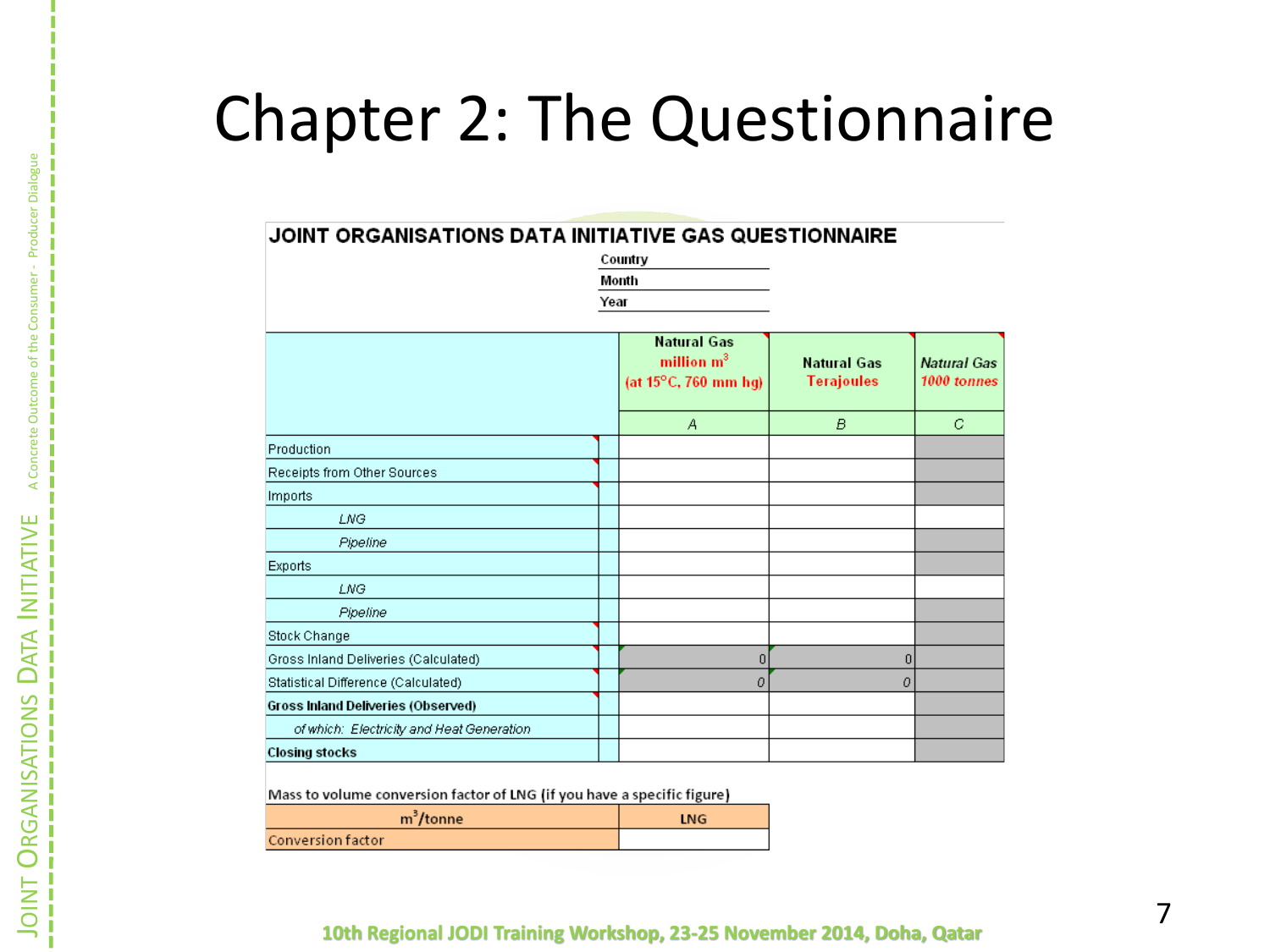## Chapter 2: Questionnaire

- To improve comparability, the manual made modifications to the previous questionnaire
- New line for "Receipts from other sources" explicitly includes **blended** biogas and manufactured gases
- "Power generation" now "Electricity and heat generation"
- Removed "of which: own use and losses"
- "Statistical difference" now calculated
- Tons are now a separate column (only for LNG trade)
- Brief "definitions" sheet: short reminders of key points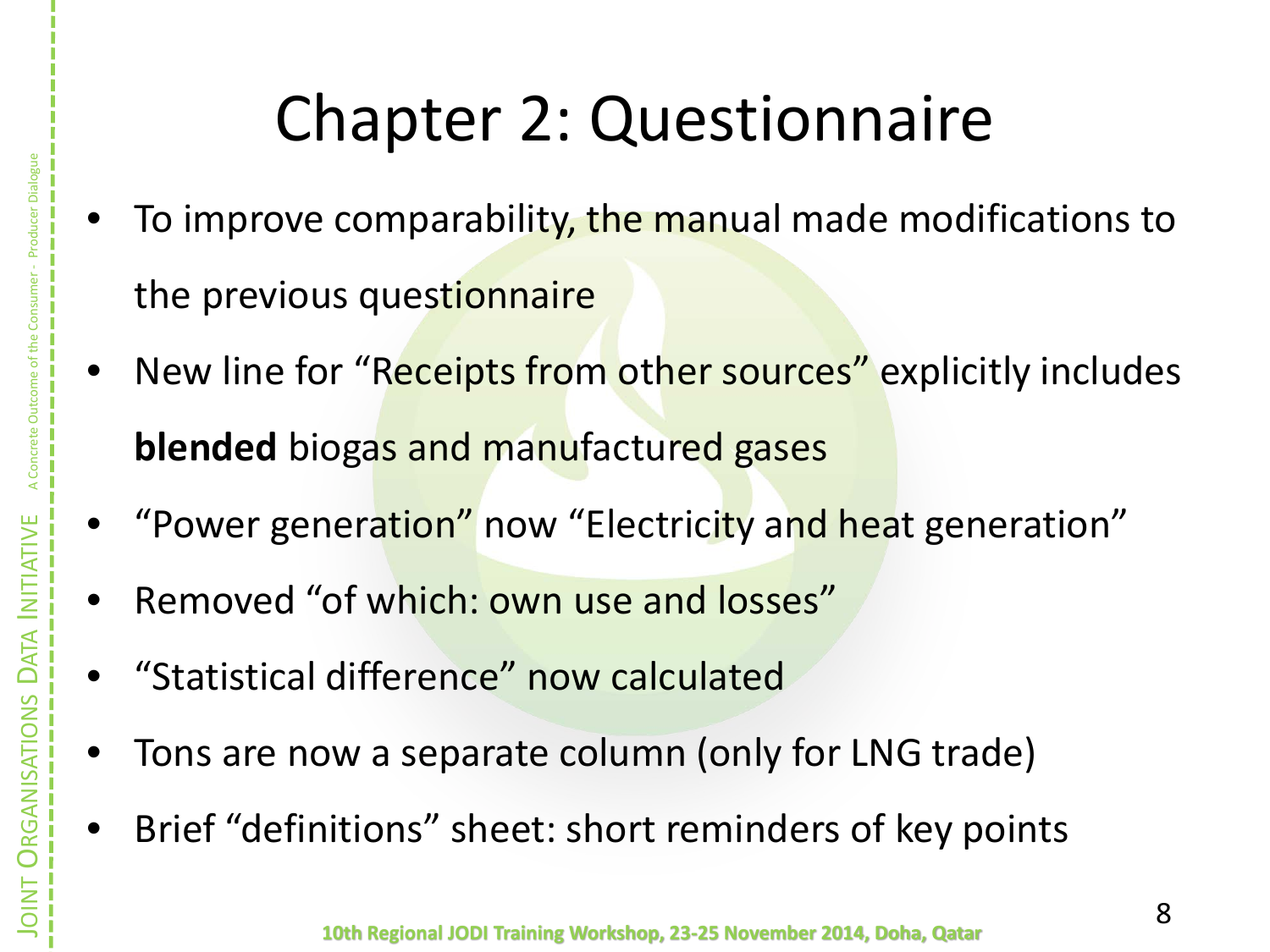## Chapter 3: What is Natural Gas?

- Definition consistent with IRES
- *"…mixture of gaseous hydrocarbons, primarily methane, but generally also including ethane, propane and higher hydrocarbons…and some non-combustible gases"*
- Includes shale gas, coal seam gas and colliery gas. When distributed may contain blended biogas or manufactured gas
- NGLs excluded

JOINT

**ORGANISATIONS**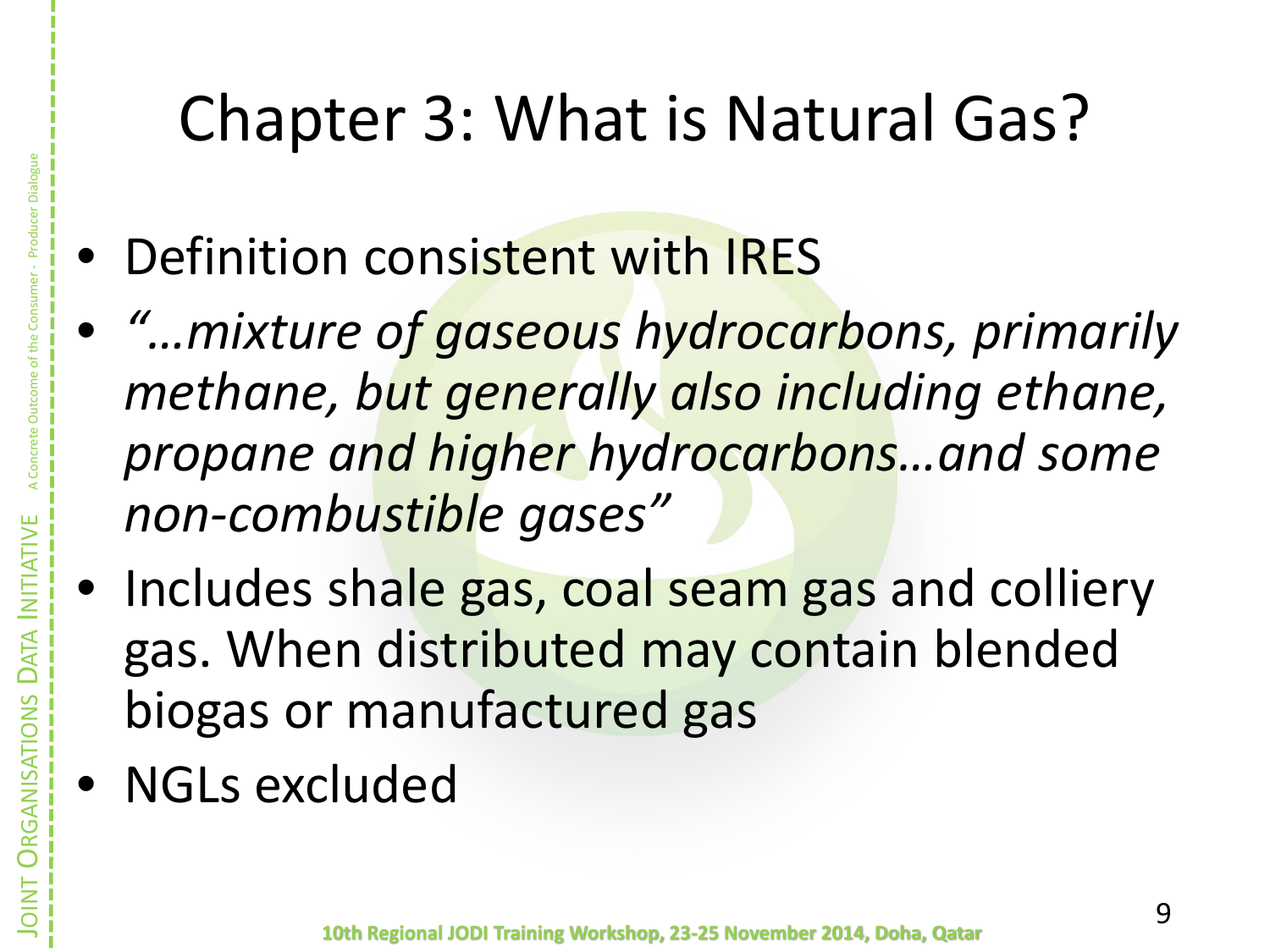- Definitions are consistent with IRES and InterEnerStat
- Ensures that JODI data are compatible with other energy data and other economic statistics standards (e.g. IMTS)
- Definitions also list specific inclusions or exclusions to help data providers and users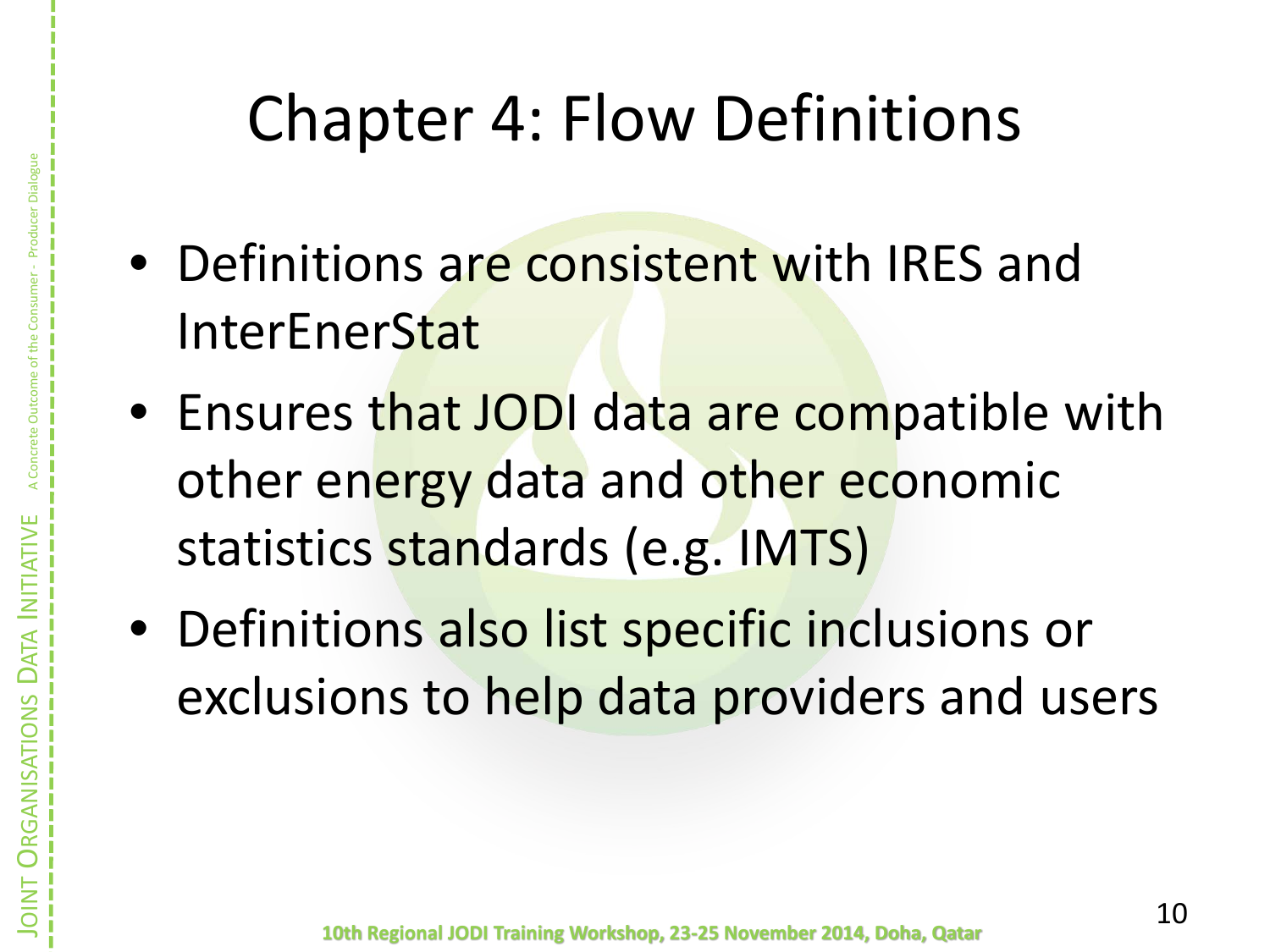### *Production*:

- Refers to dry, marketable production within national boundaries including offshore
- Quantities reinjected, flared and vented *in situ* are excluded
- NGLs and *impurities such as sulphur are excluded Receipts from other sources*:
- Accounts for gases accounted for elsewhere blended into natural gas; excludes their use when combusted pure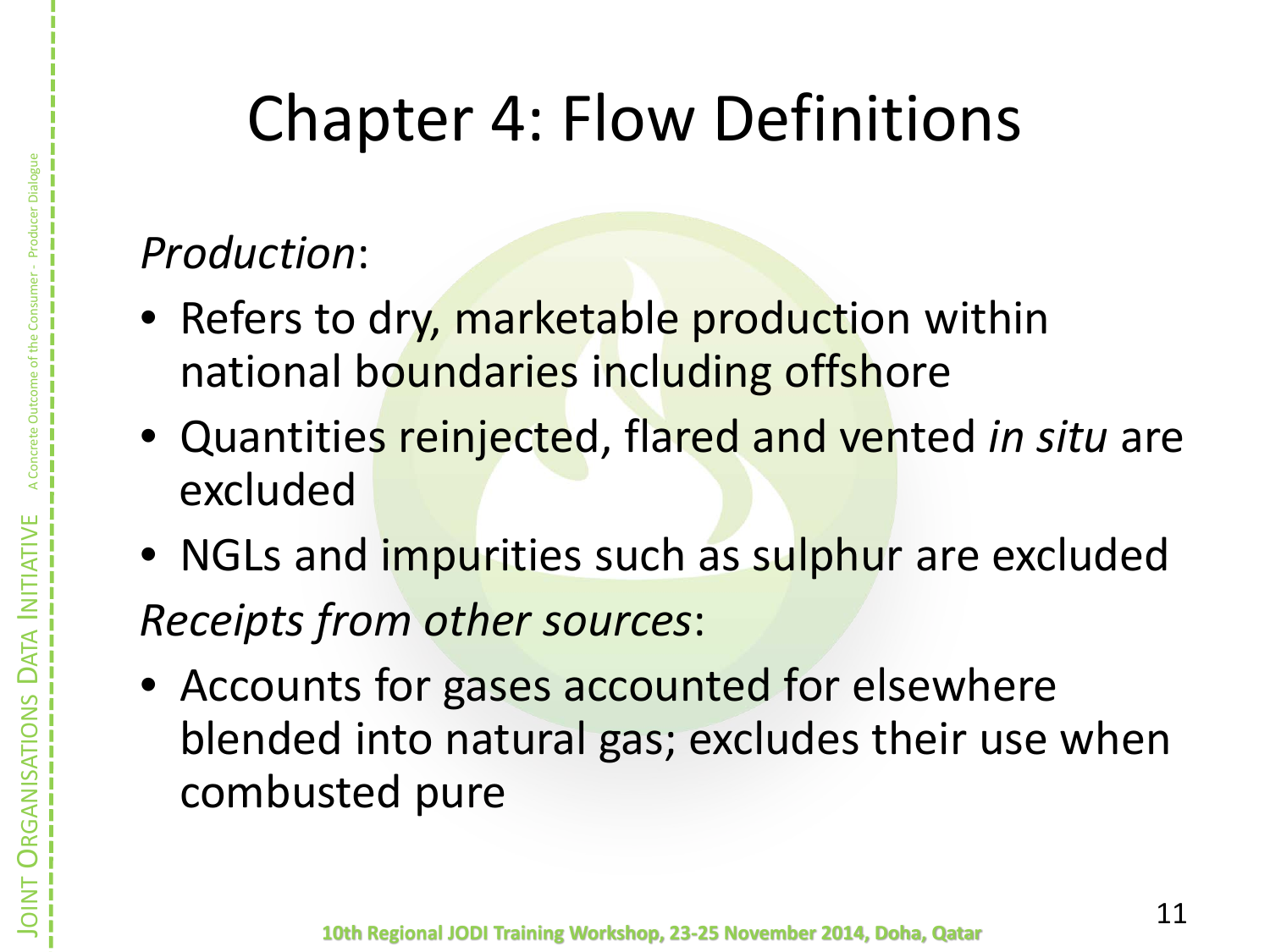### *Imports* and *Exports*

- Includes both pipeline and LNG tanker trade
- Goods-in-transit *should* be excluded (difficult to determine in complex pipeline systems) *Stocks*
- Cushion gas and gas reserves (unextracted gas) should be excluded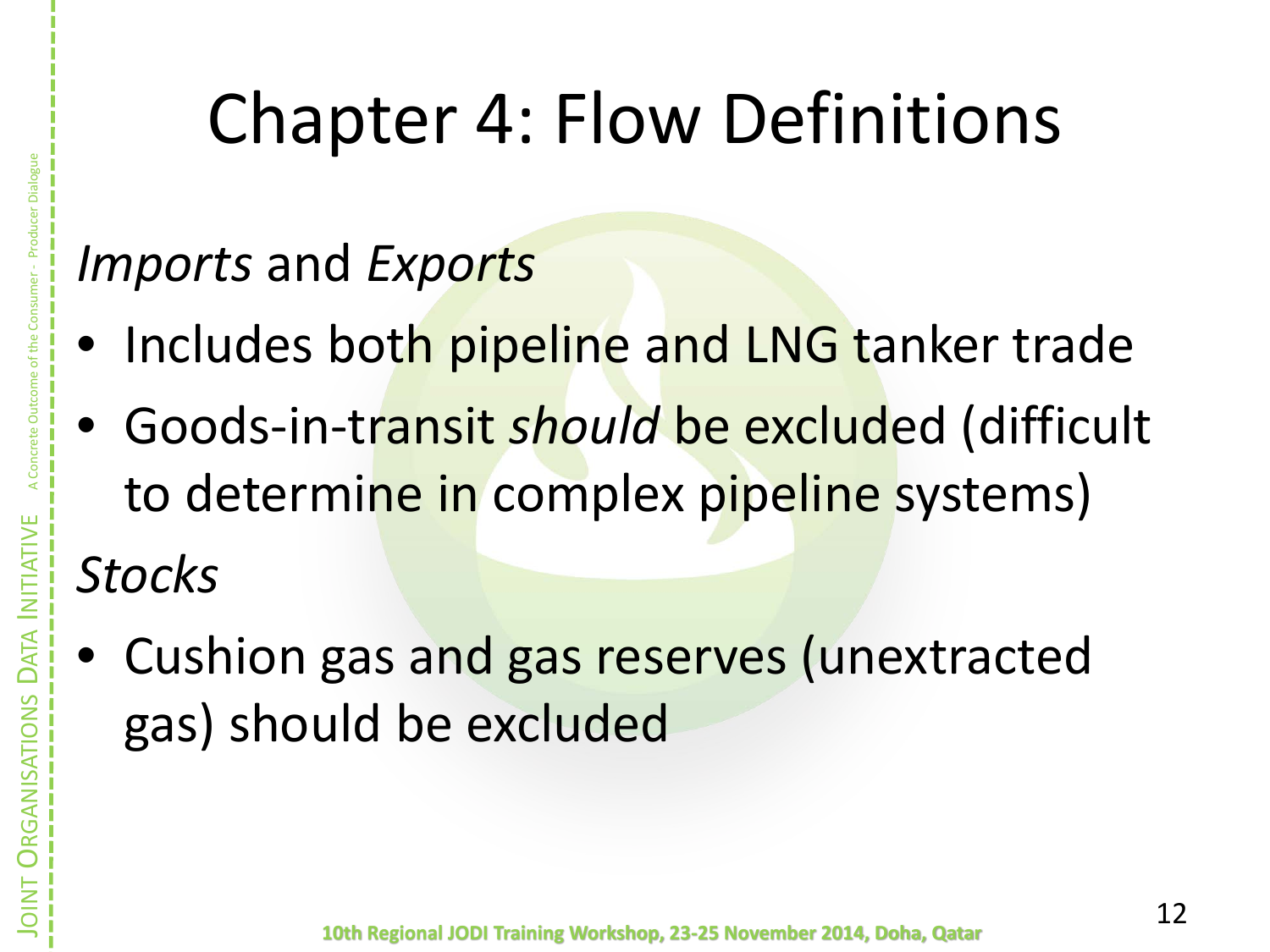# Chapter 4: Flow Schematic



#### **10th Regional JODI Training Workshop, 23 -25 November 2014, Doha, Qatar**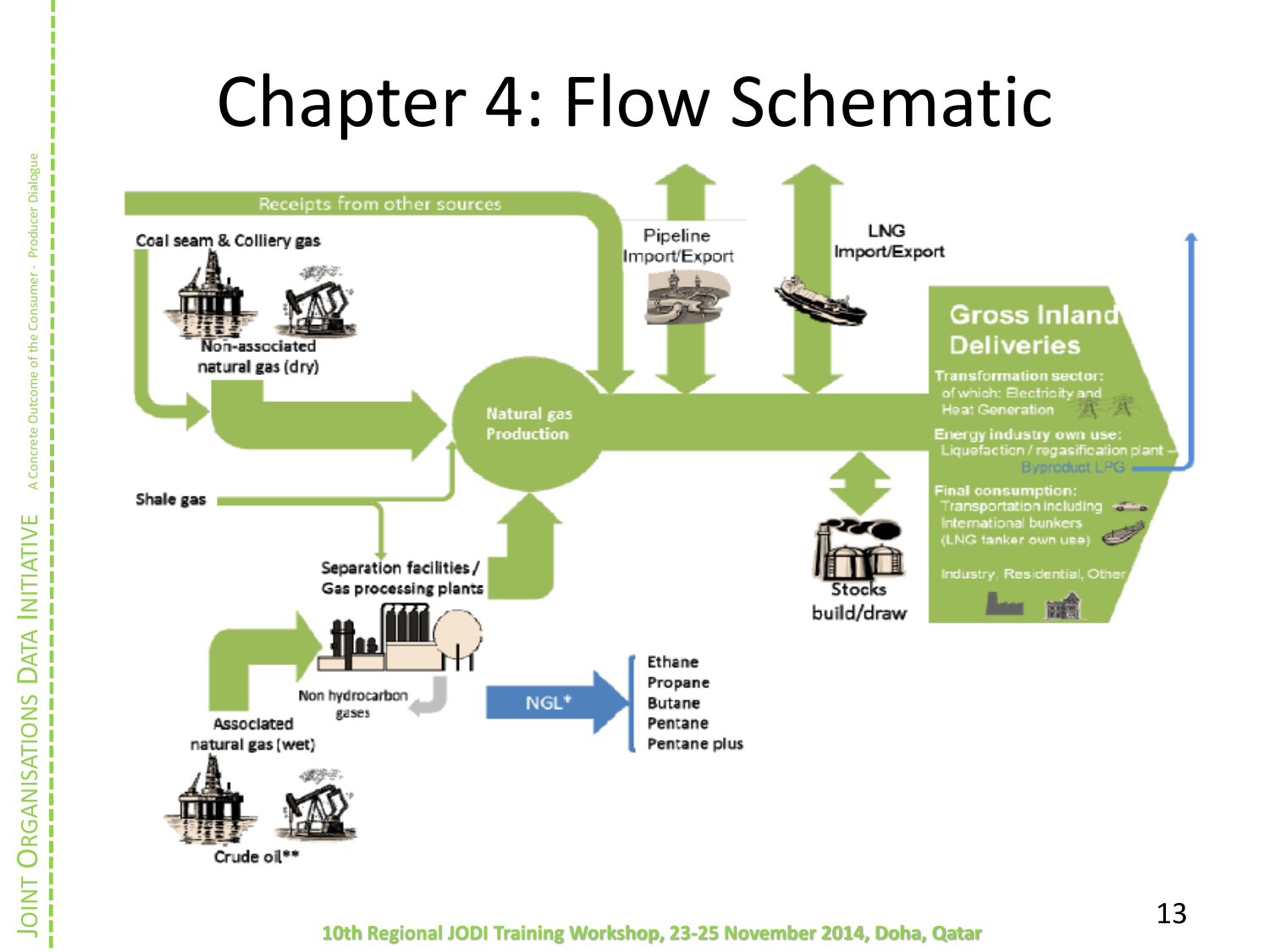- Though definitions exist, exceptions may still arise
- This may cause differences in reporting, but should be clearly indicated in country notes
- Examples:
	- inclusion of natural gas in transit via pipeline in trade
	- "*Receipts from other sources*" included with production
	- only main activity producers (or electricity-only plants) included in deliveries to "*Electricity and heat generation*"

# Metadata are important!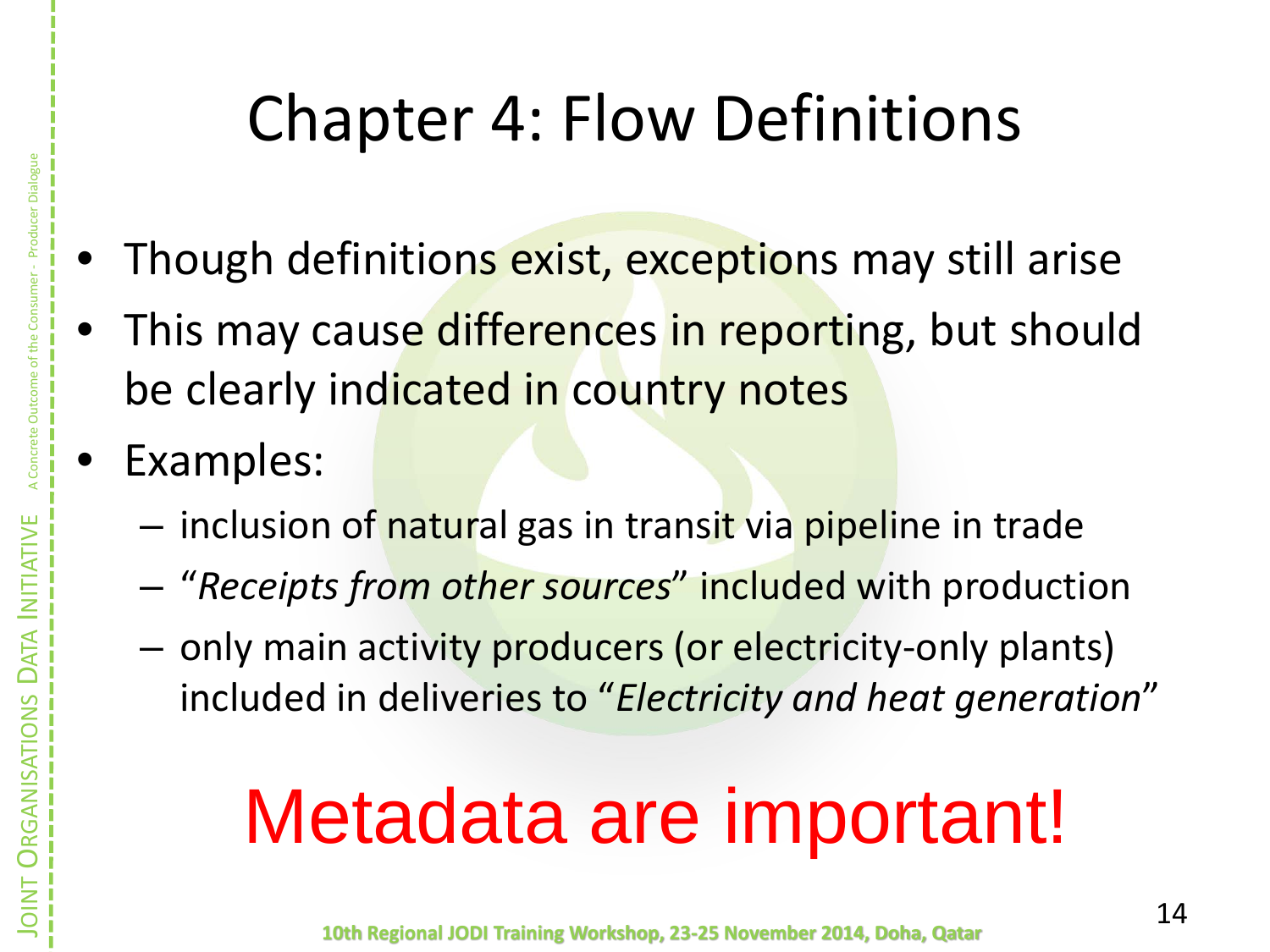### Chapter 5: Measurement Units

- Units to be used in reporting
	- Volumetric units: Million m<sup>3</sup>, standard conditions
	- Energy units: TJ, gross basis
	- Mass units: tons [LNG trade only]
- Conversion between energy units and volumetric/mass units may depend on flow
- Calorific value needed if only one unit is reported (but countries are asked to report in both main units)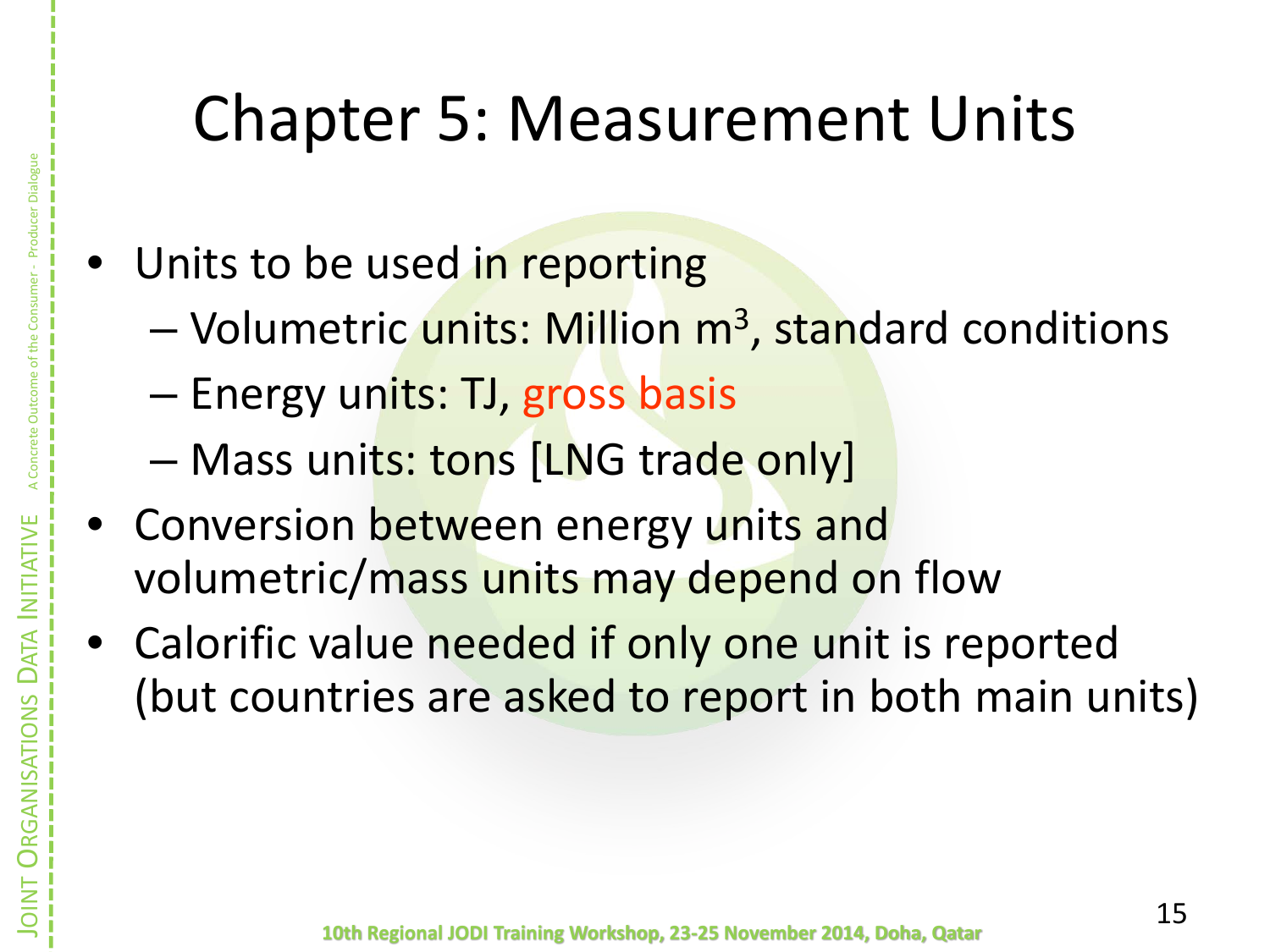# Chapter 6: Data Quality

- Data quality covers several dimensions
- Chapter 6 focuses on checks that can be done to assess accuracy of the data
	- balance check
	- stocks check

JOINT

**ORGANISATIONS** 

RGANISATIONS

DATA INITIATIVE A Concrete Outcome of the Consumer - Producer Dialogue

- calorific value check
- time series check
- Common reporting errors
	- shows typical deviations from standard definitions, and common misconceptions

Ultimately, data quality is difficult to measure, but it's important to try!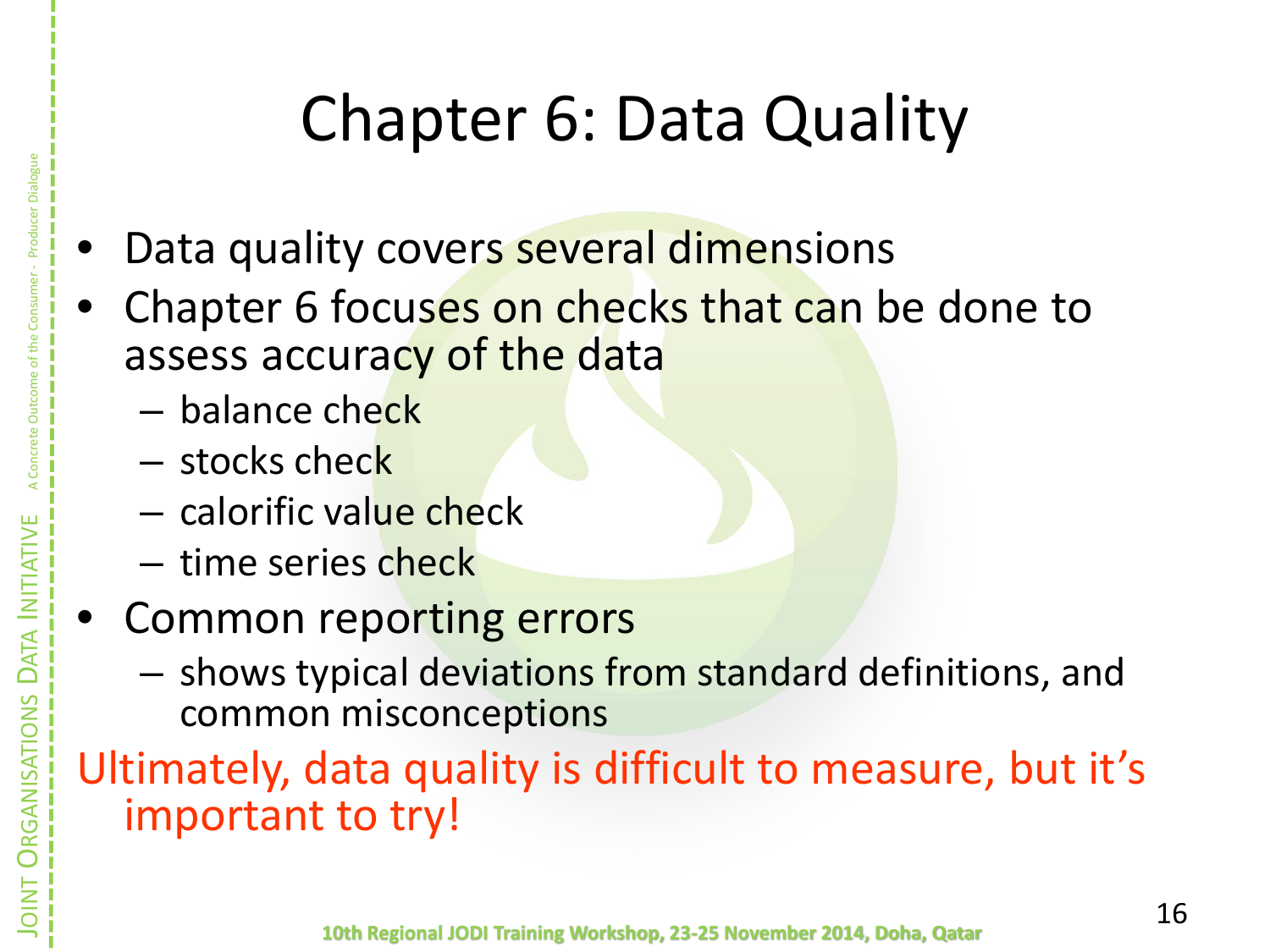## Chapter 7: Data Collection/Compilation

- Guidance on data sources and data collection methods (production data from extraction companies, trade data from customs offices etc)
- Discussion of treatment of missing data and confidential data
- Brief discussion of benchmarking, the reconciling of monthly and annual data (publishing time lags make this less relevant for JODI)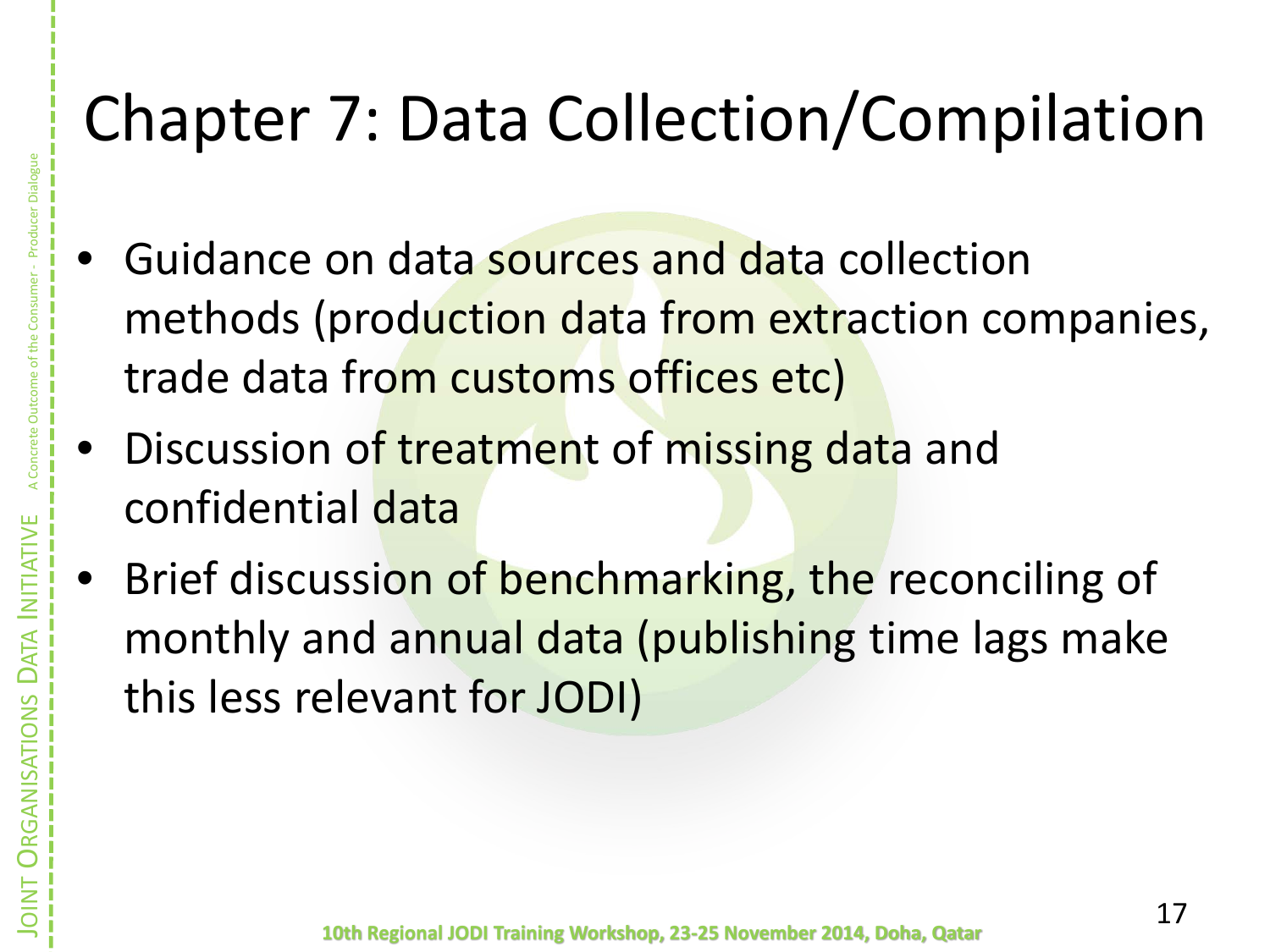### Chapter 8: Country Practices

### Representative **cross-section**

- Azerbaijan
- Brazil

JOINT

**ORGANISATIONS** 

GANISATIONS

- Thailand
- United Kingdom
- **Not** an explicit compilation guide, should not be seen as best practices; more an opportunity to learn from each other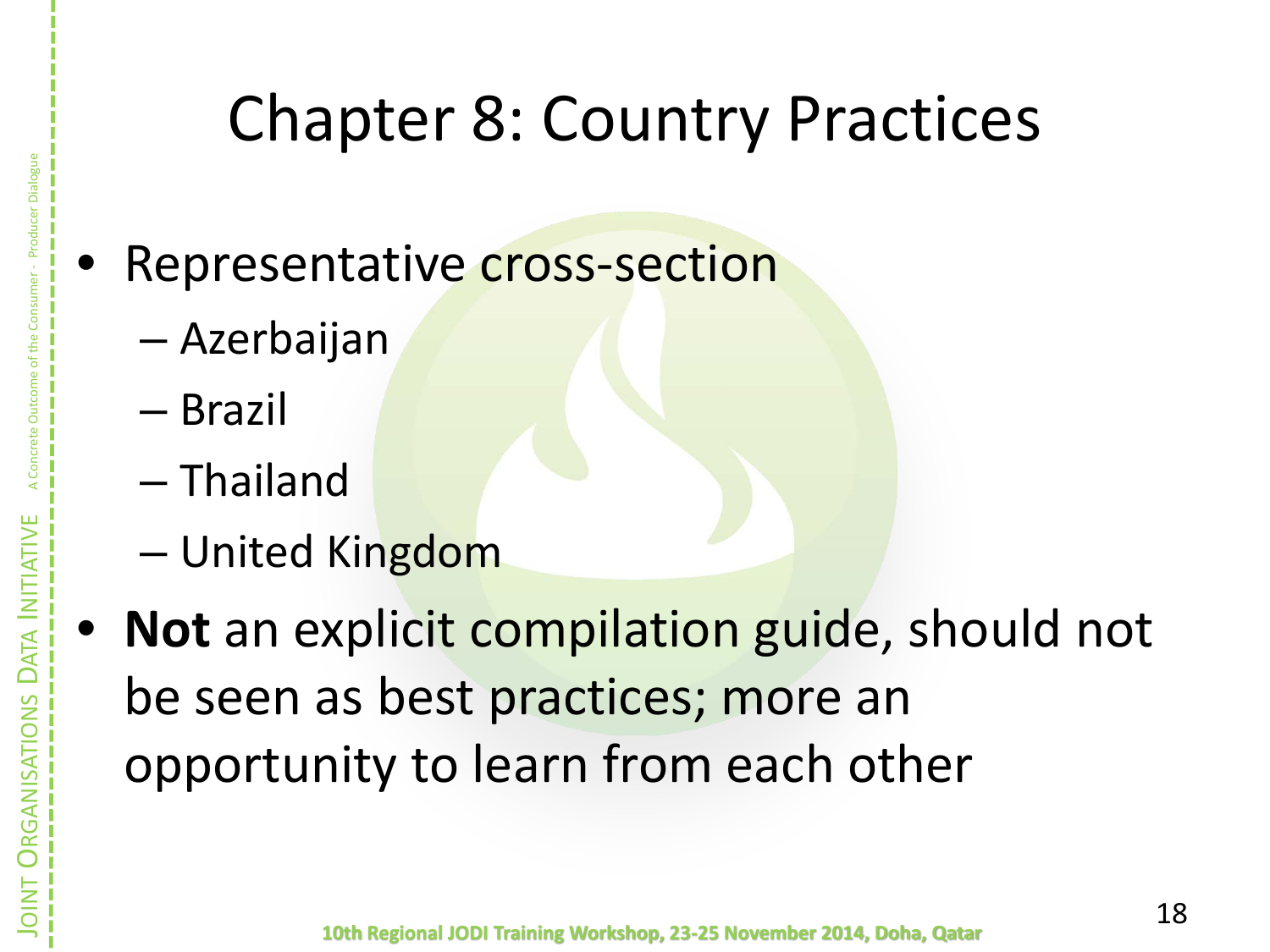## Chapter 9: The JODI World Database

• Shows the flow of data from:

Company> Government> Partner Organisation> IEF> JODI Gas World Database>User

- Lists the contents and features of the world database
- Describes the data quality colour codes to be used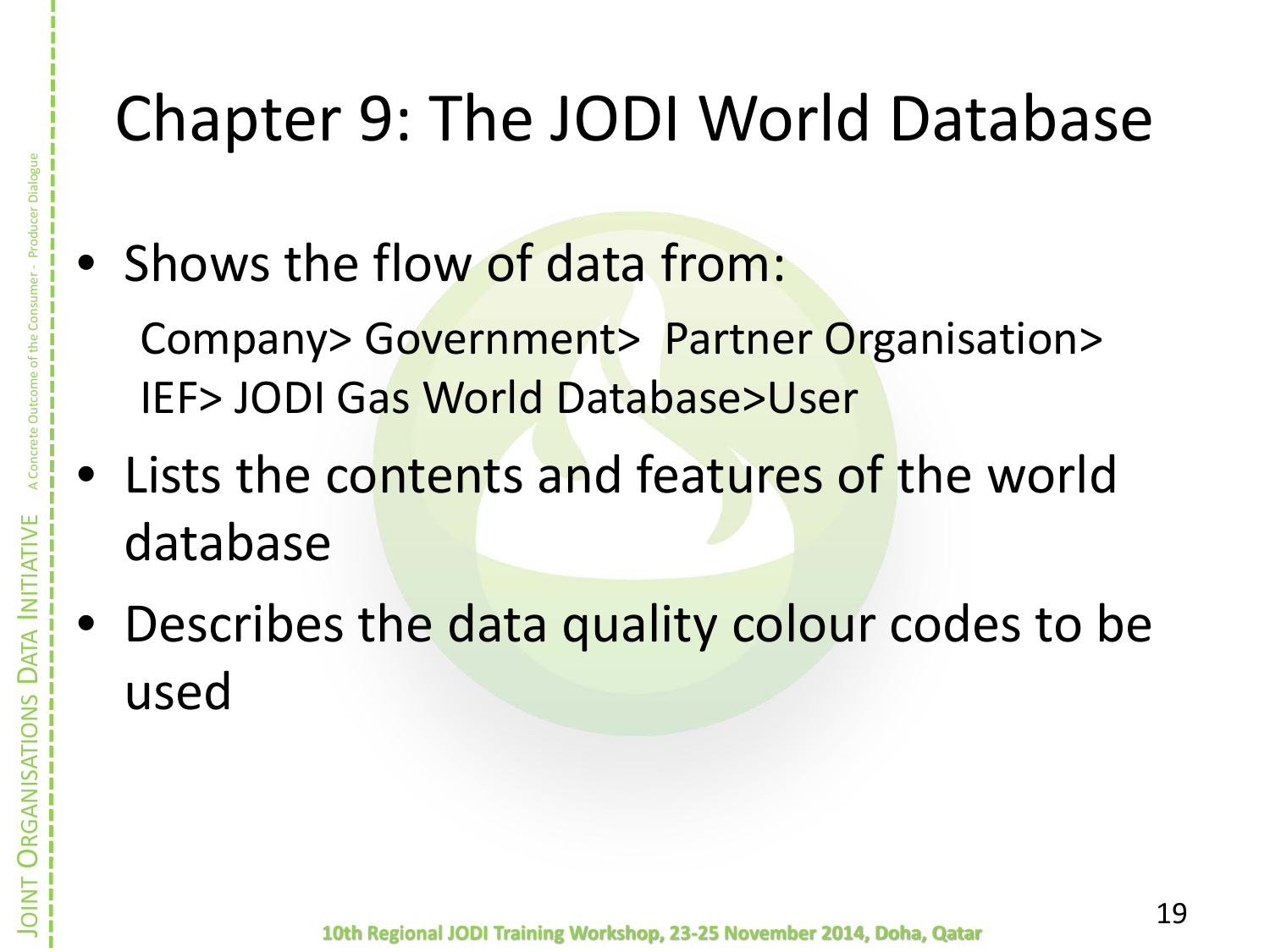### Annexes

• Flow diagrams

JOINT

**ORGANISATIONS** 

GANISATIO

DATA INITIATIVE A Concrete Outcome of the Consumer - Producer Dialogue

• Standard units and conversion factors (for standard to normal conditions, energy to volume, volume to mass etc...)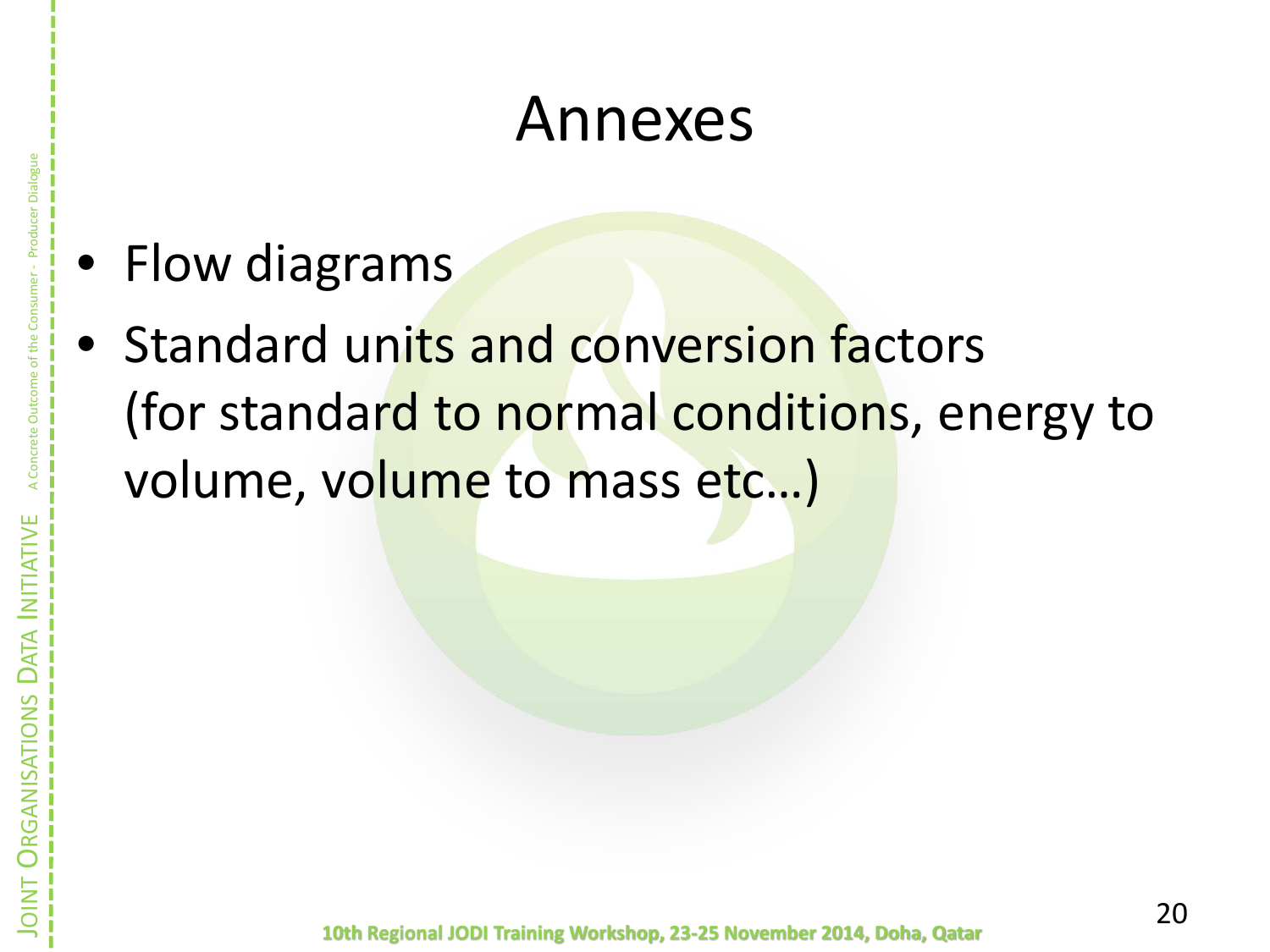### Future steps

- With agreed-upon definitions, the reporting burden on countries is reduced and the transparency of the JODI Gas data should increase
- Better, more transparent data was a prerequisite to launching the JODI Gas world database at the IEF Ministerial in Moscow, May 2014
- More trainings, continuous improvement Data quality never stops!

JOINT

**ORGANISATIONS** 

RGANISATIONS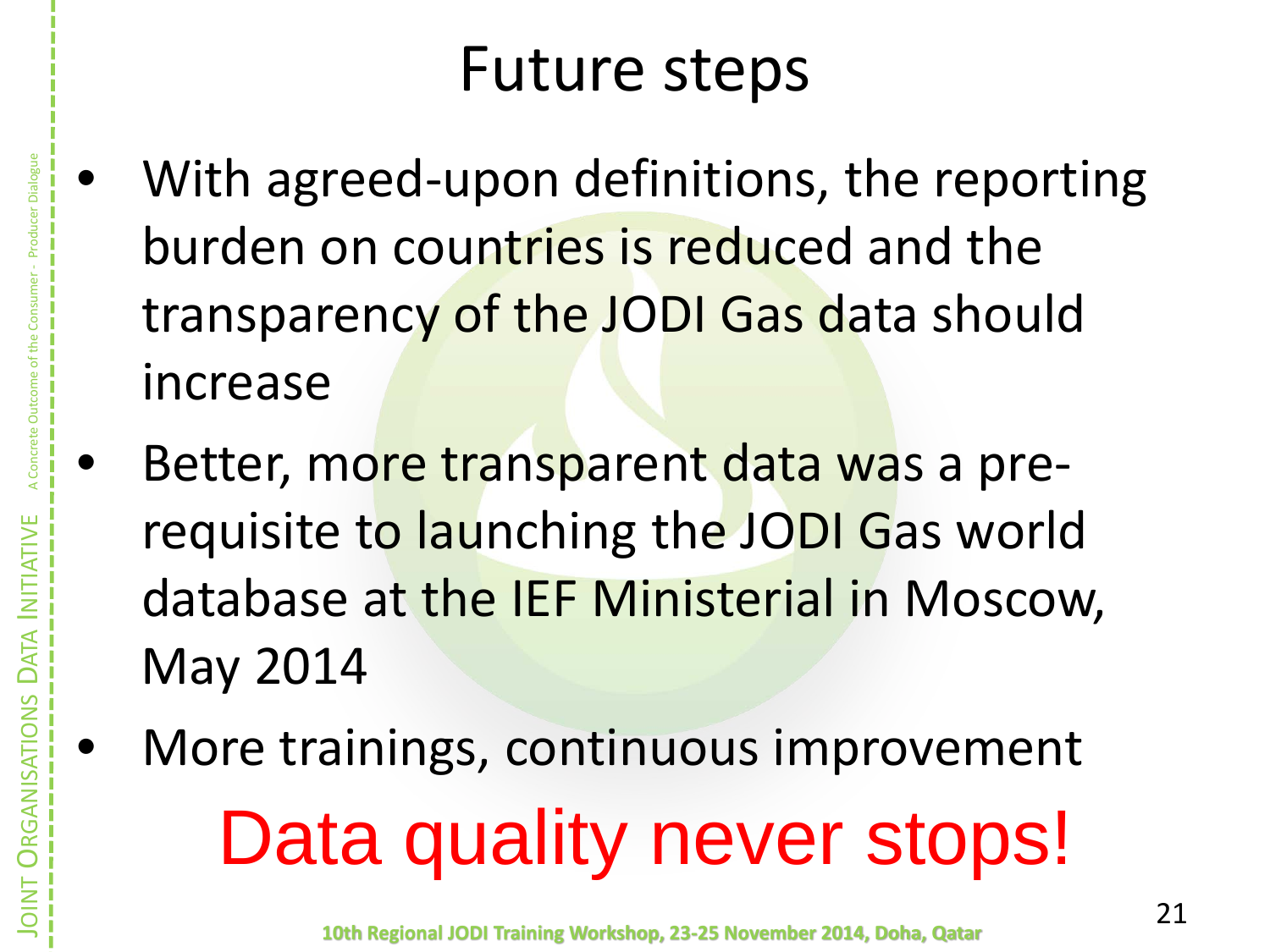### Thanks[!](mailto:energy_stat@un.org)

### [energy\\_stat@un.org](mailto:energy_stat@un.org) [BlackburnA@un.org](mailto:kburnA@un.org)

[https://www.jodidata.org/\\_resources/files/downloads/manuals](https://www.jodidata.org/_resources/files/downloads/manuals/jodi-gas-manual.pdf) [/jodi](https://www.jodidata.org/_resources/files/downloads/manuals/jodi-gas-manual.pdf) [-gas](https://www.jodidata.org/_resources/files/downloads/manuals/jodi-gas-manual.pdf) [-manual.pdf](https://www.jodidata.org/_resources/files/downloads/manuals/jodi-gas-manual.pdf)



**10th Regional JODI Training Workshop, 23 -25 November 2014, Doha, Qatar**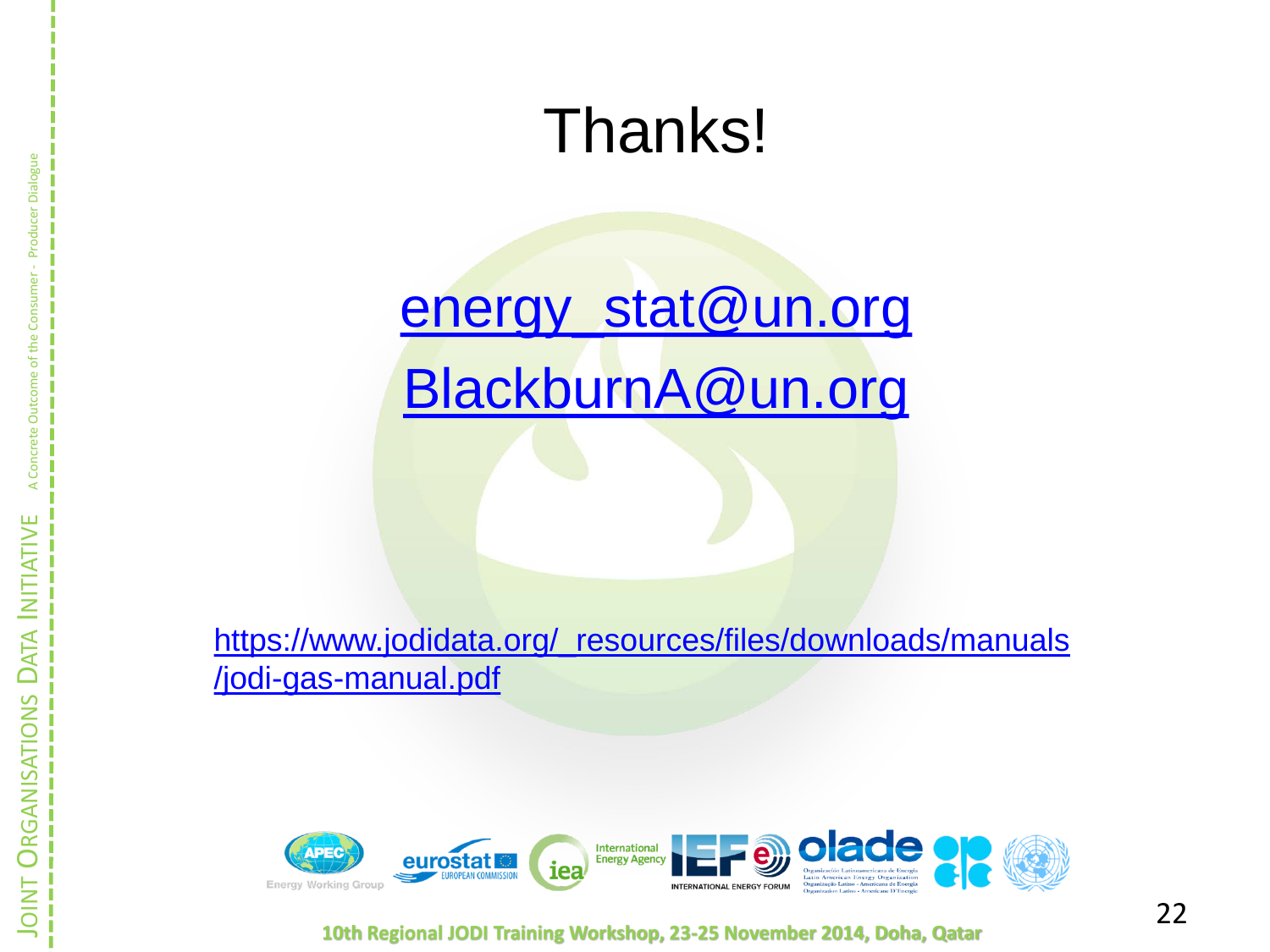# Annex 1: Conversion between Standard & Normal Conditions

**Table A2.5: Conversion equivalents between Standard cubic metres (m<sup>3</sup> ) and Normal cubic metres (m<sup>3</sup> )**

|                   | To | Standard m <sup>3</sup> | Normal m <sup>3</sup> |
|-------------------|----|-------------------------|-----------------------|
| $\parallel$ From: |    |                         |                       |
| Standard $m^3$    |    |                         | 0.948                 |
| Normal $m^3$      |    | 1.055                   |                       |

Note: Standard cubic metre (m<sup>3</sup>) refers to standard measurement conditions at 15°C and 760 mm Hg. Normal cubic metre (m<sup>3</sup>) refers to normal measurement conditions at 0°C and 760 mm Hg.

JOINT

**ORGANISATIONS** 

RGANISATIO